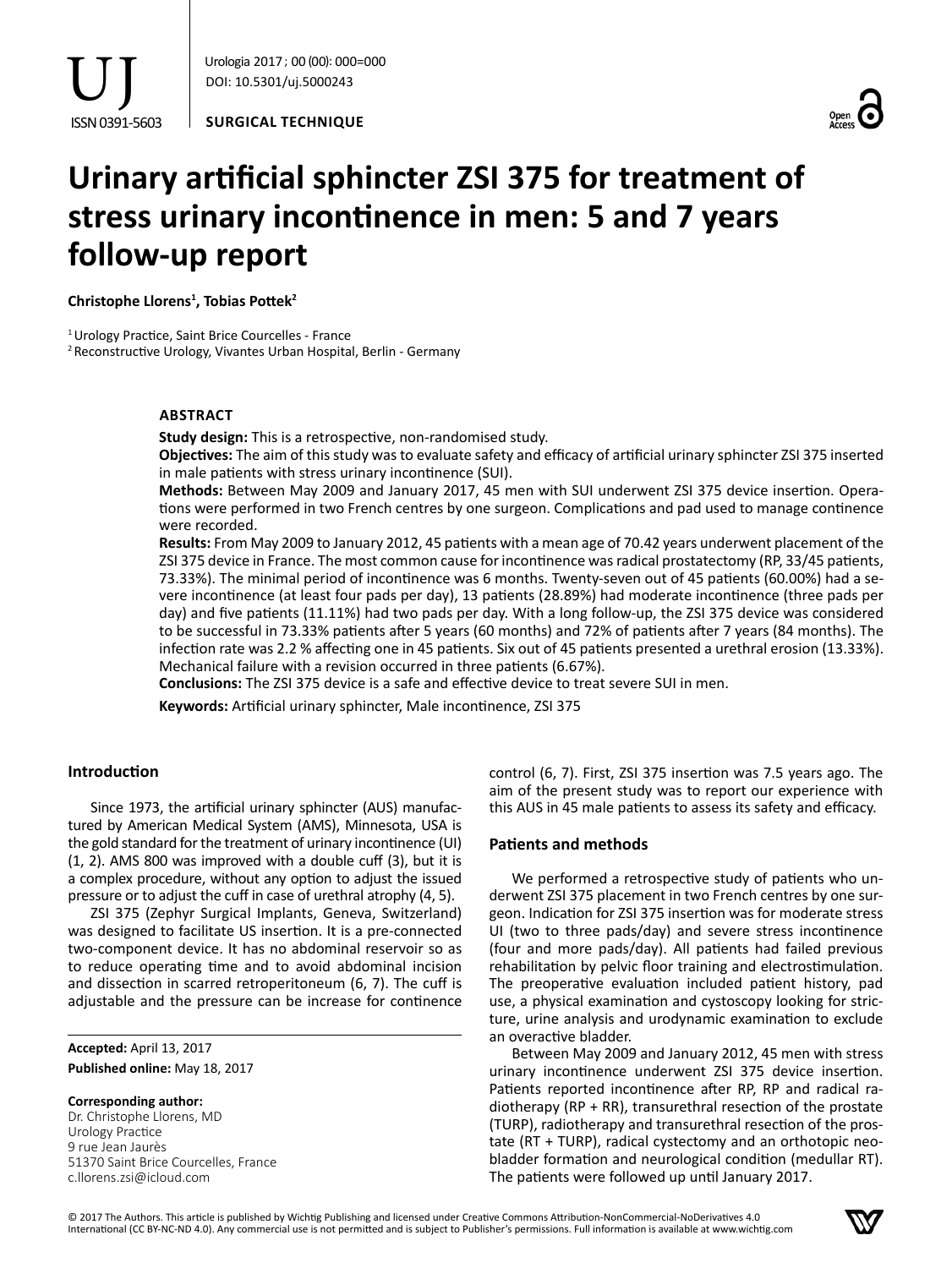

**Fig. 1 -** Artificial Urinary Sphincter ZSI 375.

## *The device*

ZSI 375 is an AUS mainly made from medical grade silicone (Fig. 1). It works like a typical artificial sphincter. It is made up of a cuff connected by kink-resistant tubing to a pump unit. The inflatable and adjustable cuff moulded curved fits around the urethra. The pump with the pressure-regulating tank is placed in the scrotum. ZSI 375 hydraulic circuit and compensation pouch circuit were filled with saline solution before insertion. After activation of the AUS, the issued pressure in the hydraulic circuit can be increased or decreased to improve patient continence.

## **Surgical technique**

The implantation procedure was carried out under general anaesthesia with patients in the lithotomy position. A 16F Foley catheter was placed for guidance and to calibrate the urethra. The surgical technic consists of a perineal incision for cuff placement and inguinal incision for pump unit scrotal placement. During the procedure, the sphincter closure pressure set ranged from 60 to 70, from 70 to 80 or rom 90 to 100  $\text{cm}$ H<sub>2</sub>O.

A 12F Foley catheter was inserted at the end of the procedure for 24 hours. Patients were discharged 24-48 hours after procedure. The device was activated 8 weeks later. After activation, the issued pressure could be increased in situ by trans-scrotal injection of saline into the compensation pouch; 1 ml saline increased pressure by 10 (range 8-12) cmH<sub>2</sub>O.

#### *Assessment of postoperative continence*

Urine analysis, bladder ultrasonography to evaluate residual urine volume and flow rate measurements were performed after sphincter activation, 3 months, 6 months after activation and every year up to January 2017.

Patients recorded number of pads used per day in a 7-day diary before their visits. Total continence was given by use of zero pads (i.e. completely dry), and social continence as daily use of zero to one pad. Incontinence was given by daily use of more than one pad.

Success was defined as social continence (zero to one pad per day) and improvement as a decrease in daily pad use (usually two pads per day).

The necessity of issued pressure adjustment was determined according to each patient's requirements.

### **Results**

Forty-five patients with a mean age of 70.42 (53-89) years underwent ZSI 375 AUS insertion. The minimal period of incontinence was 6 months. Twenty-seven patients (60.00%) had a severe incontinence (at least four pads per day), and 13 patients (28.89%) had a moderate incontinence (three pads per day). Five patients (11.11%) had two pads per day. Incontinence was secondary to radical laparoscopic or open prostatectomy (RP) (33/45 patients, 73.33%), RP with adjuvant RT (RP + RR) (2/45 patients, 4.45%), RR + TURP (1/45 patients, 2.22%). The other causes of incontinence included TURP (seven patients, 15.56%), radical cystectomy (1/45 patients, 2.22%) and medullar RT (1/45 patients, 2.22%). Three patients (6.67%) had experienced previous AMS 800 insertion and failure before ZSI 375 insertion. We lost sight of two patients (4.44%) after 1 year and 4 years. Four out of 45 patients (8.89%) died from ageing after a mean follow-up of 5 years. Pre- and postoperative clinical data are presented in Table I.

Implantation and recovery was uneventful in 35 patients (77.78%). No patient experienced bladder overactivity after device activation.

Complications occurred in 10 patients (22.22%): one case (2.22%) of scrotal infection, six cases (13.33%) of urethral erosion and three cases (6.67%) of mechanical failure leading to a revision. Regarding the mechanical failure, one case (2.22%) was due to saline solution leakage and two cases (4.44%) due to armed tubing breakage. The case of saline leakage (2.22%) was due to accidental "micro" intraoperative injury of the silicone tube with the needle. The two cases (4.44%) of armed tubing broken were early in the experience and lead to a reinforcement of the armed tubing and a change in the manufacturing process.

One patient (2.22%) did not have any complication but a persistent incontinence with the use of two pads per day.

The ZSI 375 implantation-related complications by cause of UI are presented in Table II.

Considering number of pads used per day, 38 out of 45 patients (84.00%) reached social continence after 1 year and 33 out of 45 patients (73.33%) after 5 years. One patient (2.22%) was considered as improved with two pads per day. Twentyfive patients (55.56%) have had a follow-up of 7 years with a nonsignificant decrease in the continence rate, and 18 out of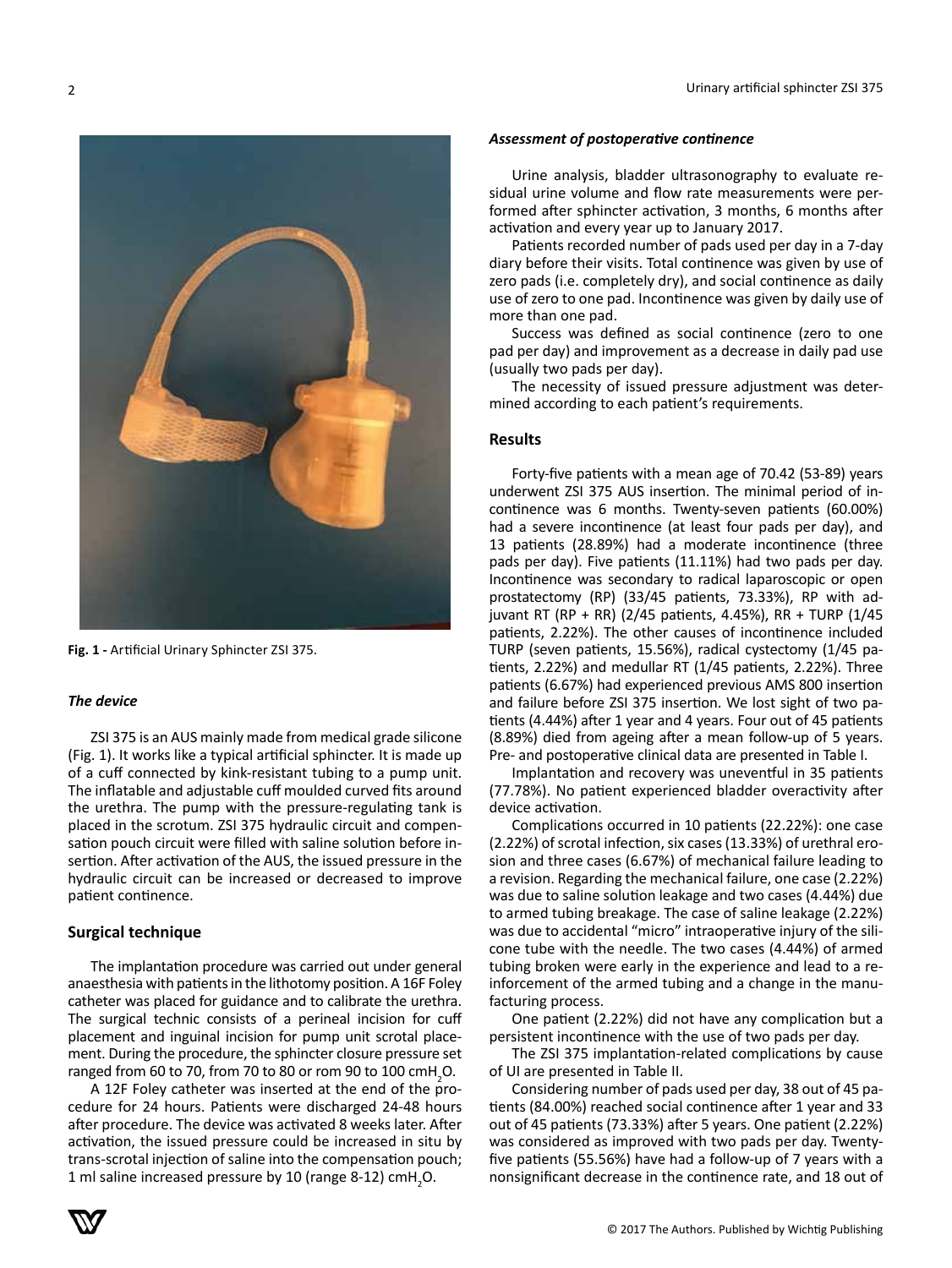|                           | <b>Before implantation</b> | 1 years follow-up | 3 years follow-up | 5 years follow-up | 7 years follow-up |
|---------------------------|----------------------------|-------------------|-------------------|-------------------|-------------------|
| Patient                   | 45                         | 45                | 45                | 45                | 25                |
| Pads used/day, n (%)      |                            |                   |                   |                   |                   |
| None                      | 0                          | 10(22.22)         | 11 (24.44)        | 11 (24.44)        | 5(20.00)          |
|                           | 0                          | 28 (62.22)        | 22 (48.89)        | 22 (48.89)        | 13 (52.00)        |
|                           | 5(11.11)                   | 1(2.22)           | 1(2.22)           | 1(2.22)           | 1(4.00)           |
| 3                         | 13 (28.89)                 | 3(6.66)           |                   |                   |                   |
| $\geq 4$                  | 27 (60.00)                 | 3(6.66)           |                   |                   |                   |
| Success 0 or 1 pad, n (%) |                            | 38 (84.44)        | 33 (73.33)        | 33 (73.33)        | 18 (72.00)        |
| Failure, n (%)            |                            | 7(15.56)          | 12 (26.67)        | 11 (24.44)        | 3(12.00)          |
| Revision rate             |                            | 1(2.22)           | 2(4.44)           | 3(6.67)           | 2(8.00)           |
| Lost sight                |                            | $\mathbf 0$       | 1(2.22)           | 2(4.44)           | 2(8.00)           |
| Dead                      |                            | $\mathbf 0$       | 0                 | 4(8.89)           | 2(8.00)           |
|                           |                            |                   |                   |                   |                   |

**TABLE I -** Continence rates before and after device implantation

n = number of patients.

**TABLE II -** ZSI 375 implantation related complications by aetiology of urinary incontinence

| Aetiology of incontinence | Infections n, (%) | Urethral erosions n, (%) | Mechanical complications n, (%) |
|---------------------------|-------------------|--------------------------|---------------------------------|
| <b>RP</b>                 | 1(2.22)           | 3(6.67)                  | 2(4.44)                         |
| <b>RT</b>                 | $\mathbf 0$       | $\mathbf 0$              | $\mathbf 0$                     |
| $RP + RT$                 | $\mathbf 0$       | 2(4.44)                  | 0                               |
| RT + TURP                 | $\mathbf 0$       | 1(2.27)                  | $\mathbf 0$                     |
| <b>TURP</b>               | $\mathbf 0$       | $\mathbf 0$              | 1(2.27)                         |
| Cystectomy                | $\mathbf 0$       | $\mathbf 0$              | $\mathbf 0$                     |
| Medullar RT               | 0                 | $\mathbf 0$              | $\Omega$                        |
| Total                     | 1(2.22)           | 6(13.33)                 | 3(6.67)                         |

n = number of patients; RP = radical prostatectomy; RT = radiotherapy; TURP = transurethral resection of the prostate; RC = radical cystectomy.

25 patients (72%) had a social continence (zero to one pad per day); Table I. Patients who underwent pelvic irradiation were more prevalent in the failure group than in the success group: the three patients who have had RT have had urethral erosion.

#### **Discussion**

AMS 800 is considered the gold standard treatment for severe stress UI in men. But AMS 800 single cuff or double cuff is still a complex surgical procedure. After AUS AMS 800 activation, there is no option to adjust the issued pressure of the device or to adjust the cuff in case of urethral atrophy (4). The ZSI 375 AUS with adjustable issued pressure and adjustable cuff was designed and developed in the last 10 years to simplify the surgical procedure.

As a long-term follow-up is necessary to evaluate an artificial sphincter, only few studies have explored its safety and efficacy in male stress UI. (6, 7).

In this retrospective study, we report our first experience with ZSI 375 with a long follow-up period of 5 and 7 years. During the mean follow-up period of 60 months, the success rate was 73.33% and one patient (2.22%) improved with two pads per day when he used to wear more than four pads per day before ZSI 375 insertion. Only seven patients (15.56%) failed the treatment because of infection and urethral erosion. We also demonstrated that the total continence achieved with the ZSI 375 device was stable after 5 and 7 years. Previous studies showed good short-term results, which ranged from 87% to 94.2% (6-8). ZSI 375 efficacy is comparable with AMS 800 efficacy after 2 years follow-up period (≤90%) (4, 5) and in long-term period (9, 10).

Meanwhile, the operations were performed with first version of the ZSI 375 device and we included the patients from the surgeon's learning curve in terms of preparation and procedure in the study; the present series confirms the simplicity of the ZSI 375 surgical procedure.

Unfortunately, a history of RR therapy was associated with complications in our study in agreement with studies about AMS 800 (11, 12). Three patients who underwent pelvic irradiation before the ZSI 375 implantation presented urethral erosion after ZSI 375 activation.

Our short-term complication rate was comparable with AMS 800 (4, 13, 14). Seven out of 10 complications took place